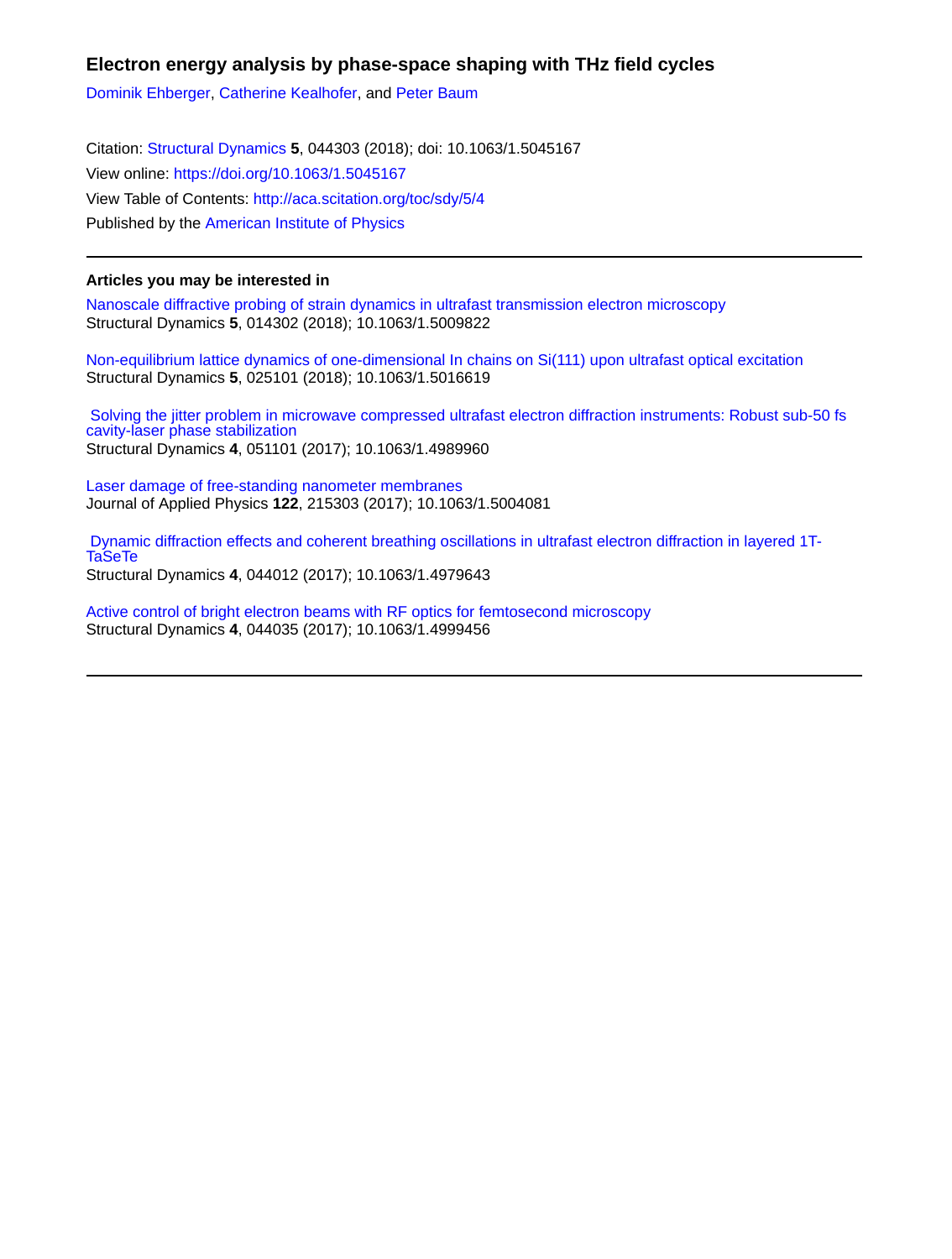

# [Electron energy analysis by phase-space shaping](https://doi.org/10.1063/1.5045167) [with THz field cycles](https://doi.org/10.1063/1.5045167)

Dominik Ehberger,<sup>1,2</sup> Catherine Kealhofer,<sup>1,2,3</sup> and Peter Baum<sup>1,2,4,a)</sup>

<sup>1</sup> Ludwig-Maximilians-Universität München, Am Coulombwall 1, 85748 Garching, Germany<br><sup>2</sup>Max Planck Institute of Quantum Optics, Hans Kopfermann Str. 1, 85748 Garching,  $^{2}$ Max-Planck-Institute of Quantum Optics, Hans-Kopfermann-Str. 1, 85748 Garching, Germany

<sup>3</sup>Department of Physics, Williams College, Williamstown, Massachusetts 01267, USA <sup>4</sup> Fachbereich Physik, Universität Konstanz, Universitätsstr. 10, 78467 Konstanz, Germany

(Received 18 June 2018; accepted 9 August 2018; published online 29 August 2018)

Time-resolved electron energy analysis and loss spectroscopy can reveal a wealth of information about material properties and dynamical light-matter interactions. Here, we report an all-optical concept for measuring energy spectra of femtosecond electron pulses with sub-eV resolution. Laser-generated terahertz radiation is used to measure arrival time differences within electron pulses with few-femtosecond precision. Controlled dispersion and subsequent compression of the electron pulses provide almost any desired compromise of energy resolution, signal strength, and time resolution. A proof-of-concept experiment on aluminum reveals an energy resolution of <3.5 eV (rms) at 70-keV after a drift distance of only 0.5 m. Simulations of a two-stage scheme reveal that pre-stretched pulses can be used to achieve <10 meV resolution, independent of the source's initial energy spread and limited only by the achievable THz field strength and measuring time.  $\odot$  2018 Author(s). All article content, except where otherwise noted, is licensed under a Creative Commons Attribution (CC BY) license [\(http://creativecommons.org/](http://creativecommons.org/licenses/by/4.0/) [licenses/by/4.0/](http://creativecommons.org/licenses/by/4.0/)). https://doi.org/10.1063/1.5045167

#### INTRODUCTION

Ultrashort electron pulses of femtosecond and attosecond duration allow direct visualization of the fastest atomic and electronic processes in matter with simultaneous resolution in space and time.<sup>[1,2](#page-8-0)</sup> Diffraction patterns of crystalline materials or real-space images of complex morphologies obtained in a pump-probe way have already elucidated numerous ultrafast phenomena in gaseous, solid, and liquid environments, $3-8$  and researchers are continuing to explore even more fundamental processes<sup>[9](#page-8-0)</sup> or more complex materials.<sup>[10](#page-8-0)</sup>

Besides the tremendous spatial and temporal resolution offered by the latest technology advances, $11-16$  there is also much useful information hidden in the energy distribution of the probing electrons. Electron energy loss spectroscopy (EELS; see Ref. [17](#page-8-0) for a review) is therefore a widespread method to obtain fundamental chemical and structural information from complex materials. For example, plasmonic<sup>18</sup> or vibrational excitations<sup>19</sup> can be probed with spectral and spatial resolution of  $\sim 10 \,\text{meV}$  and  $\lt 1$  nm at the same time.<sup>19</sup> Recently, the capabilities of EELS have also been extended to the femtosecond domain.<sup>20</sup> Even core-loss spectra can be recorded with nanosecond temporal resolution.<sup>[21](#page-8-0)</sup>

An energy analyzer for electrons at energies of tens to hundreds of keV is central to these types of experiments. The desired resolution is <1 eV for studying laser-electron interac- $tions<sup>22–25</sup>$  $tions<sup>22–25</sup>$  $tions<sup>22–25</sup>$  $tions<sup>22–25</sup>$  and ideally meV for studying phonon excitations<sup>[19,](#page-8-0)[26](#page-9-0)</sup> or details of plasmonic effects. Such resolution is typically achieved by rather bulky and expensive analyzers based on deflection magnets and chicanes. Also, those magnetostatic analyzers put stringent restrictions on the



a)[peter.baum@lmu.de](mailto:peter.baum@lmu.de)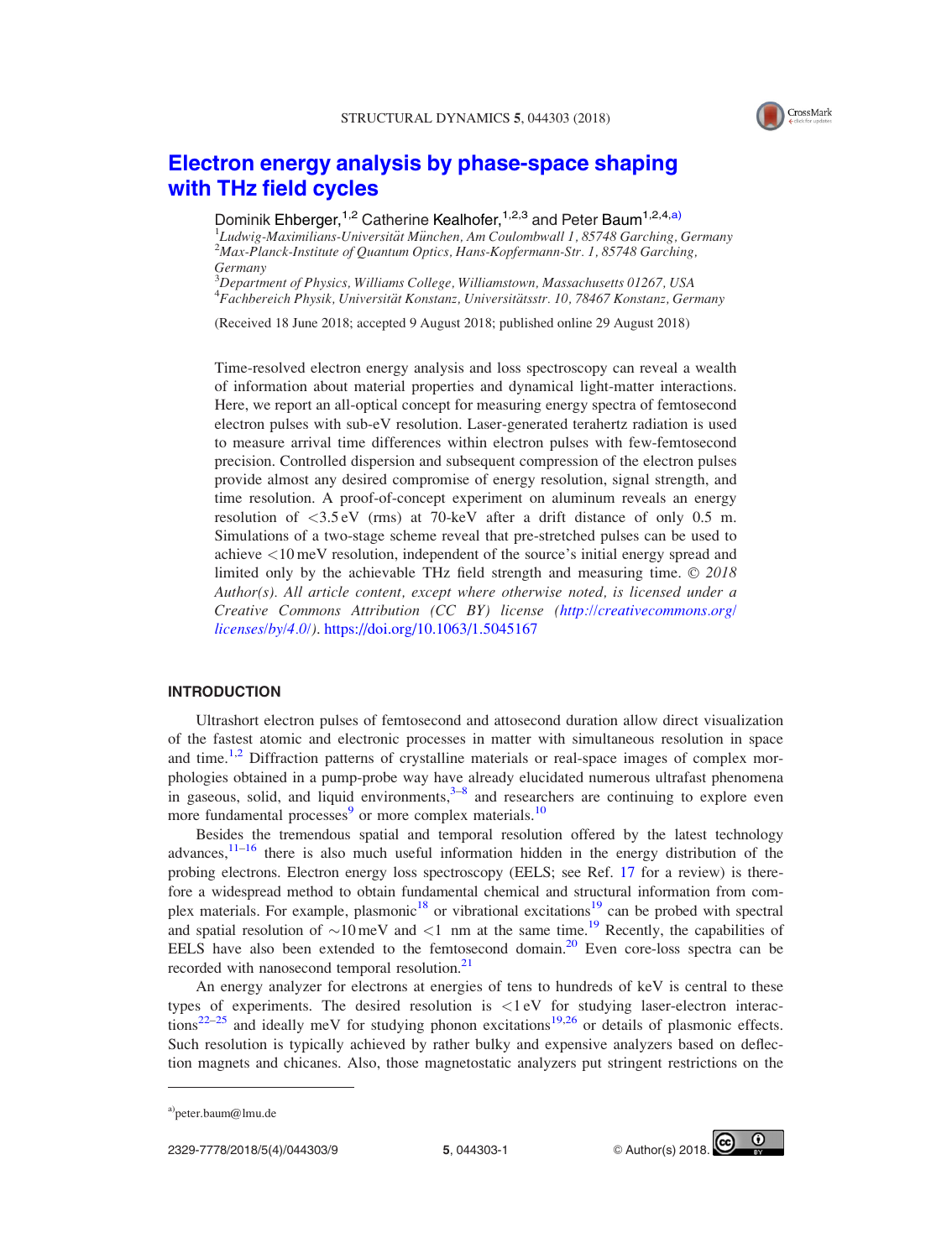beam quality that are difficult to meet with laser-generated ultrashort electron pulses such as required for time-resolved investigations.

Time-of-flight (ToF) energy analyzers, on the other hand, measure the relative arrival times of particles in a beam after some drift distance and are, in principle, not limited by finite emittance. However, the nanosecond-scale response of state-of-the-art electronics has restricted the applicability of the ToF concept to rather low electron energies in the sub-keV regime.<sup>[27](#page-9-0)</sup> Recently, 0.5-eV resolution of 30-keV pulses has been achieved by deceleration of the beam to a drift energy of only a few  $eV.<sup>28</sup>$  $eV.<sup>28</sup>$  $eV.<sup>28</sup>$ 

The close relation between time and energy in femtosecond electron pulses offers another, dynamical approach for energy analysis.<sup>[29](#page-9-0)</sup> The idea is to measure arrival time differences with femtosecond instead of nanosecond resolution. Additionally, smart phase-space shaping prior to temporal detection allows for substantial improvement of the energy resolution at cost of time resolution.<sup>[30](#page-9-0)</sup> A first demonstration of such type of ultrafast time-of-flight analysis was made with a series of microwave cavities<sup>[29,30](#page-9-0)</sup> that are synchronized to each other.

Here, we apply all-optically generated THz pulses for time-of-flight electron energy analy-sis. This approach avoids the need for temperature stabilization<sup>[31](#page-9-0)</sup> or active synchronization<sup>32,33</sup> to a femtosecond laser for pump-probe investigations. Throughout the experiment, the mean electron energy is left unaltered and thus no deceleration into a drift stage is required. The necessity of a magnetically shielded environment is largely reduced, because magnetic beam deflection scales inversely with the electron velocity. In addition, THz pulses are naturally synchronized to femtosecond lasers, $12$  facilitating high-resolution pump-probe investigations.

### CONCEPT FOR THz-BASED TIME-OF-FLIGHT DETECTION

Figure [1\(a\)](#page-3-0) depicts the principle of operation of our THz-ToF detector and its essential components. An initial electron pulse (purple) from a laser-triggered photocathode interacts with a sample (grey) and thereby modulates the spectrum of the electron pulses in a materialspecific way (green and orange pulses). Subsequently, the energy-modulated parts of the pulse travel at different mean velocities. The resulting arrival time differences are detected after a certain drift distance with femtosecond accuracy via streaking with THz-pulses.<sup>[12](#page-8-0)</sup> As compared to conventional, electronic time-of-flight detectors, we have here  $10^3$ – $10^4$  times better resolution. This enhancement allows us to avoid any deceleration and few-eV drift stage.

Compression of the electron pulse in time can further enhance the resolution, because shorter electron pulses can better be detected in time. For compression, the electrons pass through a bow-tie shaped metal resonator (grey) again driven by THz field cycles. They obtain a longitudinal momentum kick, which varies in strength as a function of arrival time. By setting the timing such that earlier electrons in the pulse are decelerated and later ones accelerated, the resonator acts as a focusing lens in time.<sup>[12](#page-8-0)</sup> It creates a correlation between a particle's position within the pulse (proportional to time) and its forward momentum (approximately proportional to energy). There is an analogy to optical lenses which establish a correlation between transverse beam posi-tion and angle with the optical axis.<sup>[34](#page-9-0)</sup> Accordingly, a temporal focus—defined as the point in space of minimum pulse duration—is obtained at some drift distance from the compression element. If the electron spectrum is modulated, each part is focused approximately to the same temporal focus, but arriving at a different time. This temporally mapped spectrum is detected by the streaking of the beam with a second bow-tie resonator.<sup>[12](#page-8-0)</sup> In the end, on a screen behind the streaking element, we detect a distribution of particle positions that reveals the energy spectrum.

Figure [1\(b\)](#page-3-0) shows a phase-space representation of the concept. We start with an electron pulse with a zero loss peak and two different energy loss peaks  $(①)$ . Next, there is the phase space transformation by the temporal lens for compression  $(2)$ . Earlier electrons are slower than later ones. Next, the phase space distribution shears under propagation  $(3)$  until it is rotated by  $90^{\circ}$  with respect to its initial state. This position is the temporal focus  $(\mathcal{L})$ . Here, measurements of distributions of electron arrival times via streaking become measurements of the initial energy distribution. Figure [1\(c\)](#page-3-0) depicts the evolution of the temporal profile on the pulses' way to the temporal focus. At this position, the energy loss peaks are well separated from the zero loss peak.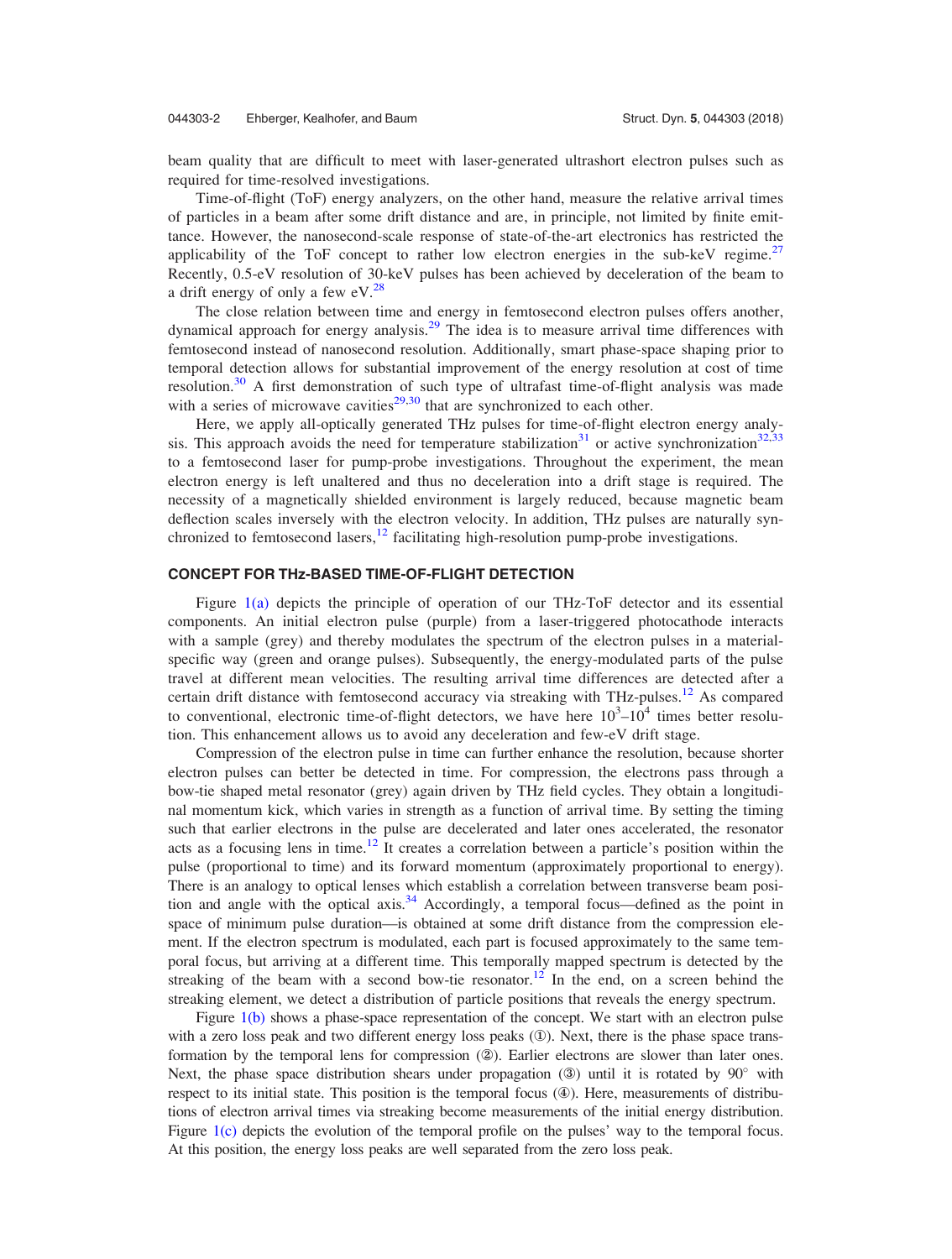<span id="page-3-0"></span>

FIG. 1. Setup and concept. (a) An electron pulse (purple) is modulated in energy via interaction with a sample (①). The pulse passes through a bow-tie resonator irradiated with a THz pulse and obtains a time dependent, longitudinal momentum modulation (2) that leads to compression upon further propagation (3). Electrons with different forward velocities (green, orange) are separated in time while being compressed. Temporal characterization in the temporal focus via streaking with a THz-illuminated bow-tie resonator (4) allows discriminating electrons of different initial energy on a screen (right panel; scale bar corresponds to 0.5 mm; linear color scale from 0 to 1 in arbitrary units). (b) Energy-time phase-space picture of this time-of-flight electron energy analysis with temporal lenses. Dotted lines indicate the compression slope. (c) Simulated evolution of the temporal profile of a 250-fs electron pulse with hypothetical energy losses of 5 eV and 10 eV. The initial energy spread of the source is set to 1 eV FWHM and we assume linear phase space transformations and no electronelectron interactions. The temporal focus is 46.8 cm behind the compression element, as in the experiment.

Conversion from time to energy is approximated by linearization of the kinematic equations for relativistic electrons. The approximation is valid if the energy loss  $\delta E$  (typically <100 eV) is much smaller than the mean kinetic energy  $E_0$  of the beam (typically 30–300 keV).<br>Using the Lorentz factor  $\gamma = (1 - \beta^2)^{-1/2} = 1 + E/(m_e c^2)$ , the electron velocity  $v = \beta c$  $= c\sqrt{1-\gamma^{-2}}$ , the speed of light c, and the electron mass  $m_e$ , we obtain

$$
\frac{dv}{dE} = \frac{\partial v}{\partial \gamma} \frac{d\gamma}{dE} = \frac{c}{\beta \gamma^3} \frac{1}{m_e c^2}
$$
(1)

and

$$
\frac{dt}{dv} = -\frac{d}{v^2}.\tag{2}
$$

With knowledge of  $E_0$  and the distance  $d$  between compression and streaking, we can convert arrival time differences  $\delta t$  to differences in energy via

$$
\delta E \approx \frac{\beta_0^3 \gamma_0^3 c^3 m_e}{d} \delta t,\tag{3}
$$

where  $\gamma_0 = \gamma(E_0)$  and  $\beta_0 = \beta(\gamma_0)$ .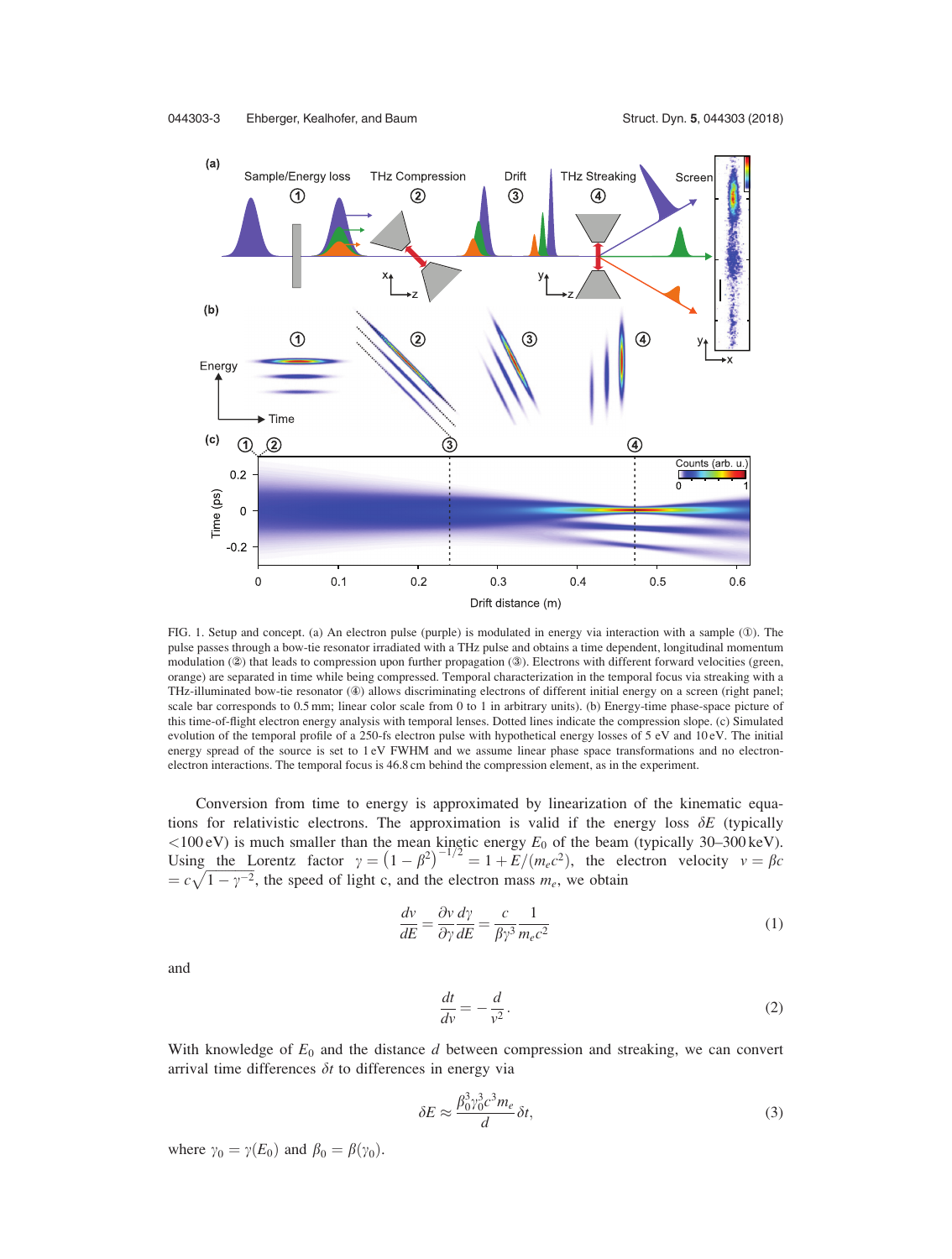Equation [\(3\)](#page-3-0) also holds if there is a finite propagation distance between the sample and the compression element. Although the energy loss pattern  $\Phi$  further disperses in time, the compressor offsets this effect. If electrons at a given energy arrive earlier or later, they obtain a correspondingly greater or lower longitudinal momentum kick and always arrive at the temporal focus at the same time.<sup>[35](#page-9-0)</sup> Basically, the distribution  $\circled{2}$  just shifts along the dotted lines. The analogy to the optical lens is apparent: it does not matter at which transverse position (time) the lens is hit, only the angle (energy) determines the transverse position of (arrival time at) the focus (temporal focus).

#### EXPERIMENTAL SETUP

In the experiment, we use frequency-doubled laser pulses from a 1-ps,  $Yb:YAG$  thin-disk laser with a central wavelength of 1030 nm [Ref. [36\]](#page-9-0) at 50 kHz to trigger electron emission from a back illuminated flat gold cathode that is held at  $-70 \text{ keV}$  with respect to a grounded anode that is  $25 \text{ mm}$  apart.<sup>[37](#page-9-0)</sup> The same laser source is used to generate single-cycle THz pulses at  $0.3$  THz central frequency<sup>[36,38](#page-9-0)</sup> for compression and streaking with bow-tie res-onators.<sup>[12](#page-8-0)</sup> Both resonators are designed to resonantly match the central frequency of the driving THz pulses. In the center, the resonators have a clear aperture of  $80 \mu m$ . Two magnetic solenoid lenses, one before and one after the compression element are used to steer the electron beam through the resonators without clipping. Space charge effects are largely circumvented by using less than 10 electrons per pulse. The electron pulses first pass through a  $\sim$ 70 nm thick freestanding Al foil where they lose energy by inelastic plasmon scattering; the total transmission through the foil is  $\sim$ 30%. After propagation for 2 mm, the pulses arrive at the first bow-tie resonator which serves as compression element. It is rotated by  $\sim$ 45° around the y axis [see Fig. [1\(a\)](#page-3-0)]. The electron and the THz beams cross approximately at right angle. This configuration provides a non-zero component of the electric field along the electrons' trajectory.<sup>[12](#page-8-0)</sup> The THz peak field strength impinging onto the first resonator is  $\sim$  5  $\times$  10<sup>5</sup> V/m in order to let the temporal focus coincide with the position of the second resonator used for streaking at a drift distance of  $d = (46.8 \pm 0.5)$  cm. The THz peak field strength driving the second resonator is  $\sim$ 1  $\times$  10<sup>6</sup> V/m. The streaking resonator is excited collinearly with the electron beam. This configuration leads to a sideways deflection of the electron beam which is detected by a camera equipped with a scintillator screen.<sup>39</sup> In order to enhance the streaking resolution, we placed an aperture of  $50 \mu m$  diameter between compression and streaking stage.

Streaking profiles are obtained by integration of the screen images along the unstreaked dimension [x-axis, see Fig. [1\(a\)](#page-3-0)]. Alternatively, this screen direction could also be used for position-dependent EELS imaging. Figure  $2(a)$  shows a series of the measured streaking profiles as a function of the delay of the streaking THz field with respect to the electrons. We call such a representation a deflectogram.<sup>[12](#page-8-0)</sup> The center of mass of the deflected electron pulse follows the streaking field inside the resonator. Around the zero crossing [dotted rectangle in Fig.  $2(a)$ ], we measure a temporal resolution of 12 fs (rms). Via Eq.  $(3)$ , this time resolution corresponds to an energy resolution of 0.6 eV.

#### **RESULTS**

In the deflectogram of Fig.  $2(a)$ , we see a prominent zero loss deflection trace in addition to several weaker traces that are each delayed by roughly 300 fs. Figure  $2(b)$  shows a close-up of the region around the zero-crossing in Fig.  $2(a)$  that is marked with a dotted rectangle. We clearly see three distinct features that are delayed in time. Averaging along these traces and application of the time-energy conversion according to Eq. [\(3\)](#page-3-0) yields the energy spectrum depicted in Fig. [2\(c\).](#page-5-0) We find two energy loss peaks at  $(14.9\pm0.2)$  eV and  $(29.9\pm0.3)$  eV. A third peak may be hidden in the background.

Aluminum's bulk plasmon has an energy of  $15.0 \text{ eV}$ .<sup>[17](#page-8-0)</sup> The two observed EELS peaks are therefore the first-order and second-order plasmon losses in Al. From the width of the measured zero-loss peak, as shown in Fig.  $2(c)$ , we infer an upper limit for the energy resolution of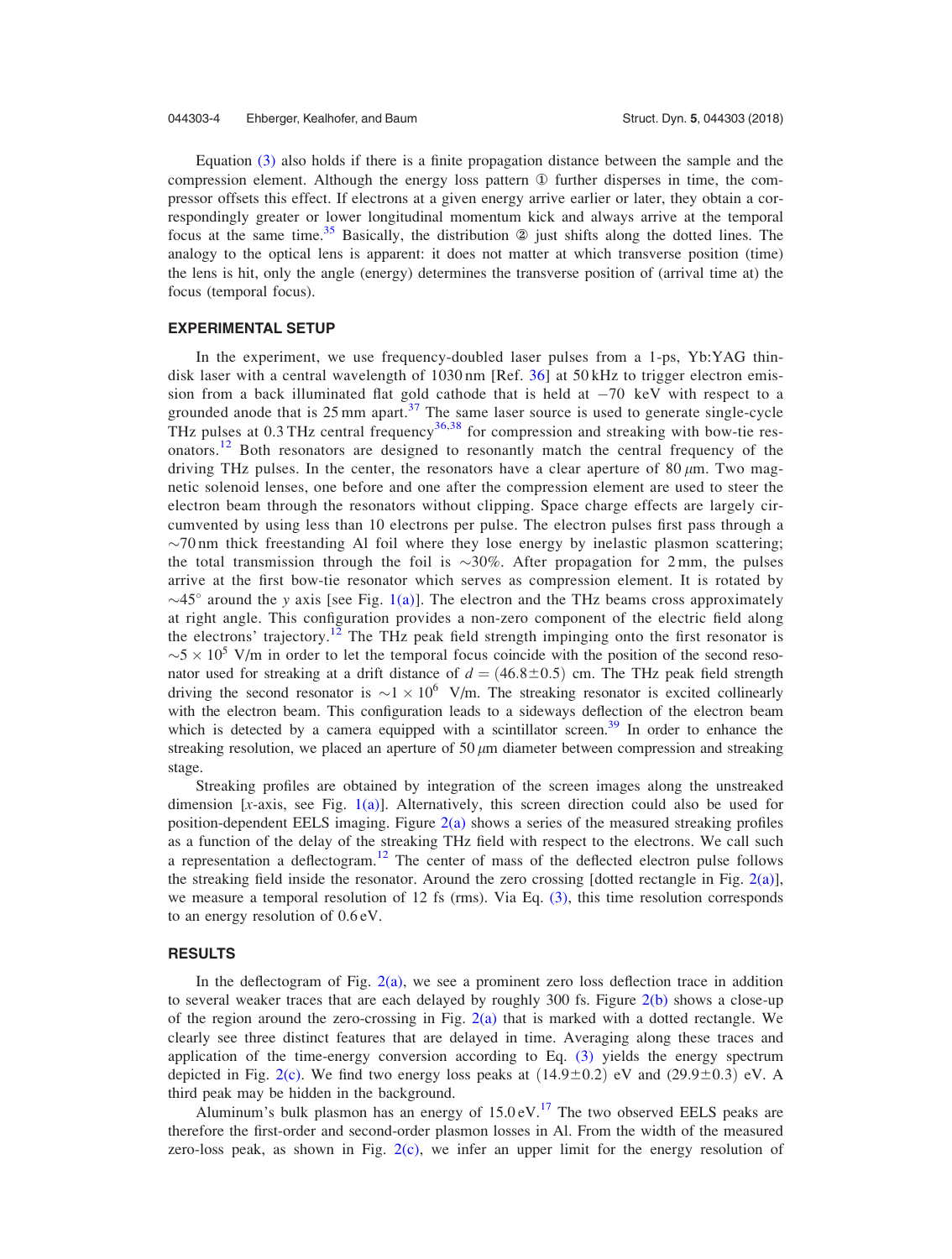<span id="page-5-0"></span>

FIG. 2. Experimental results. (a) Deflectogram of the compressed electron pulses after passage through a  $\sim$ 70-nm thick aluminum sample. The two shadow traces indicate the energy loss due to inelastic plasmon scattering. (b) Details of the deflectogram. The loss traces are each delayed by  $\sim$ 300 fs. (c) Measured electron energy loss spectrum of the Al foil. There are peaks at multiples of 15 eV, corresponding to the bulk plasmon energy.

3.5 eV (rms) of our THz-ToF, which corresponds to a relative accuracy of  $5 \times 10^{-5}$ . Earlier measurements of electron pulse duration without the aluminum sample $12$  indicate an energy resolution in our setup of down to 1.7 eV (rms). The electron pulse duration at the Al sample is in the femtosecond regime and therefore the setup would, in principle, allow femtosecond pumpprobe investigations.

### **DISCUSSION**

In the configuration presented above, the energy resolution is fundamentally limited by the bandwidth of the electron source [see Fig.  $1(b)$ ]. The typical bandwidths of laser-driven electron sources are  $0.5-1$  eV [Ref. [23](#page-8-0)] or larger, depending on the amount of space charge. For flat cathodes, the initial energy spread can be reduced by matching the cathode material's work function to the triggering photon energy,  $37,40$  which, in principle, allows for a resolution of  $\sim 0.1$  eV. Electron beam monochromators like used in state-of-the-art electron microscopes<sup>41</sup> would help to improve the resolution even further. Practically, the resolution in our scheme is limited by the ability to compress the electron pulses. While timing problems due to jitter are largely avoided by our alloptical approach, $12$  nonlinearities of the phase space transformations and spatiotemporal distortions arising from magnetic solenoid lenses<sup>42</sup> are responsible for energy resolution imperfections. These temporal lens aberrations can be overcome by careful lens alignment, $43$  using shorter initial electron pulses, and by compression elements that allow for velocity matching.<sup>[23,](#page-8-0)[44](#page-9-0)</sup>

The finite cycle duration of the streaking THz field restricts the energy range that can be measured. For our experiment, the measurement window is  $\sim 80 \text{ eV}$ , considering the turning points of the streaking trace as the main limiting factor. This range is already enough for most experiments on plasmons or optical modulations, but if necessary it can be improved by decreasing the drift distance  $d$  and increasing the compression and streaking field strengths. The spectral features will be denser in time and thus a broader energy range will be covered by a single streaking half-cycle. Such an increase in detection range would, for example, allow femtosecond core-loss spectroscopy with keV-scale energy losses.

The potential compactness of our THz-ToF is one of its most prominent features. The length of the necessary beam line is solely determined by the available THz field strength. The drift distance is determined by the shortest achievable temporal focal length and the energy resolution scales with the THz power at the streaking element. Electron beam modulation has been demonstrated with THz peak fields exceeding  $10^7$  V/m,<sup>45</sup> about 20 times larger than in our experiment. With such sources, our THz-ToF could reach a length of merely centimeters.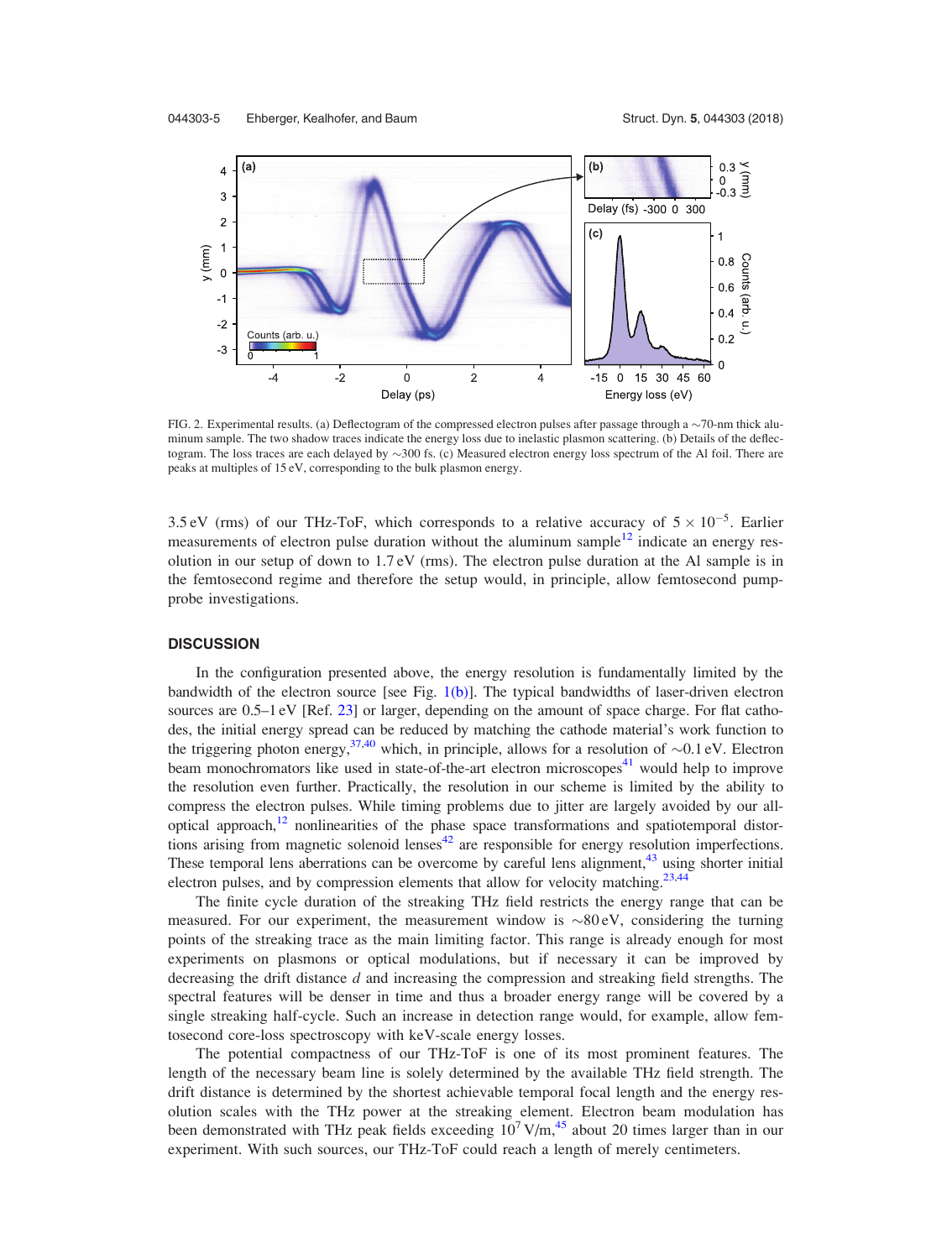#### <span id="page-6-0"></span>MULTI-STAGE THz-ToF FOR ENERGY RESOLUTION BEYOND THE CATHODE LIMIT

An energy resolution even better than the initial energy spread of the electron source can be achieved by adding one more THz-electron interaction stage, as originally proposed by Verhoeven *et al.* for microwave cavities.<sup>[30](#page-9-0)</sup> This THz stage acts a stretcher, that is, a negative temporal lens that accelerates the leading part of the pulse and decelerates its trailing part. A phase-space representation of this process is depicted in Fig. 3(a). Such a stretcher can, for example, be implemented with the well-established methods for compressors $12$  but with THz cycles of opposite slope. During subsequent propagation, the electron pulse spreads in time much faster than without the stretcher. If such a chirped electron pulse loses energy in an inelastic scattering process, the parts with the loss are also chirped in the same way. After compression and streaking, the energy resolution is enhanced by factor that depends on the amount of additional electron chirp. However, in this case, nonlinearities of the THz field cycles have to be considered.

In order to investigate this possibility, we simulated the evolution of an EELS dataset with a hypothetic 100-meV modulation (for example, phonon excitations) as a function of stretcher field strength. We assume single-cycle THz pulses at a central frequency of 0.3 THz. The electron pulses have an energy of 100 keV, 100 fs initial duration, and 1 eV energy spread (both FWHM). The distance between stretcher and sample is 0.25 m.

The simulation employs a Monte-Carlo algorithm, which calculates the final arrival times of  $10<sup>7</sup>$  classical particles after passing through the experiment. Each particle is defined by its velocity and longitudinal position and obtains a nonrelativistic velocity kick at the stretcher and compressor, which varies as a function of the arrival time. The strength of this sinusoidal



FIG. 3. Simulation of a two-stage THz-ToF for increased energy resolution. (a) Sequence of phase space transformations. Here, nonlinearities of the THz fields at the compression stage are taken into account by assuming a single-cycle, sine-like velocity modulation. The compression therefore becomes, in part, nonlinear for strongly stretched pulses. (b) Electron energy loss spectra of hypothetical 100-meV features in an electron energy loss spectrum for different stretcher field strengths. The beam energy is 100 keV and modulation is made by single-cycle THz pulses with a central frequency of 0.3 THz. The source's initial energy spread and pulse duration are 1 eV and 100 fs (FWHM), respectively. The drift distance between stretcher and compressor is 0.25 m. (c) Resulting energy spectra for different stretcher field strengths as indicated by color. (d) Useful EELS signal (relative) and energy resolution (FWHM) as a function of the stretcher field strength. (e) Effective temporal resolution,  $\Delta T$ , defined as the FWHM of the longitudinal electron distribution at the sample within the FWHM of the EELS peaks.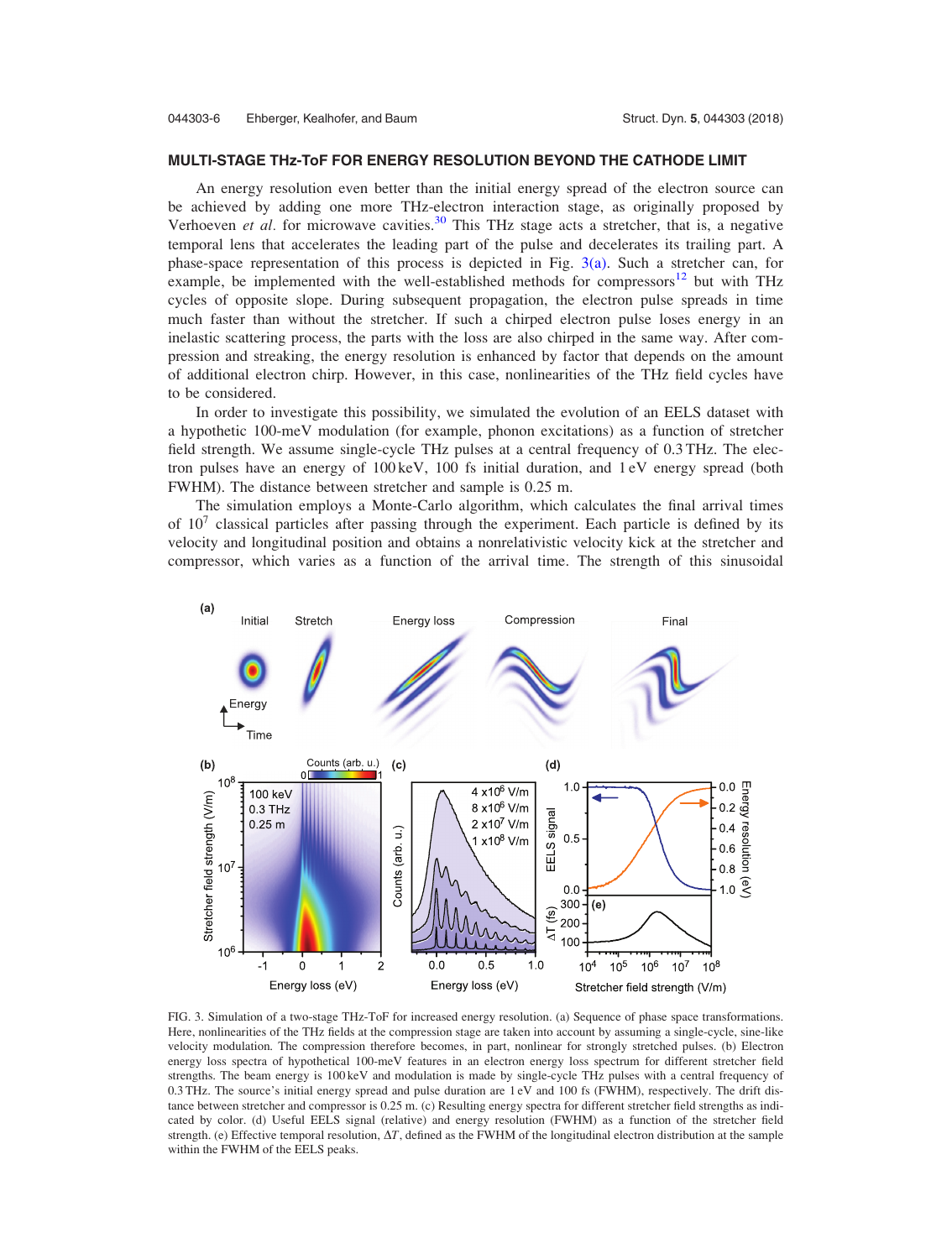modulation at the stretcher is varied and the strength of the compressor is chosen such that the temporal focus remains at 0.5 m. Energy loss at the sample is modeled by random, and uncorrelated velocity changes corresponding to the assumed fundamental energy loss and its multiples. Coulomb interactions between the particles are neglected.

Figure [3\(b\)](#page-6-0) shows the simulation results, plotted as the effective electron energy loss spectrum as a function of the stretcher strength. We observe distinct spectral features to become visible above a stretcher field strength of  $\sim 10^7$  V/m. Below that value, only the envelope of the spectrum is visible without the details. The higher the stretcher strength, the finer the resolution, but the total number of useful electrons in the spectrum decreases. Figure [3\(c\)](#page-6-0) shows cuts through Fig. [3\(b\)](#page-6-0) at four selected THz field strengths. We see an improvement of resolution as well as a decrease in signal.

The increase in resolution is a consequence of the sheared phase space shape created by the stretcher [see Fig.  $3(a)$ ]. The decrease in electron count is caused by the finite cycle duration of the compressing THz pulse. The stronger the stretching, the longer the electron pulses become at the compressor. If they are longer than one THz half-cycle, some parts of the elec-tron pulse are not compressed and arrive continuously at the temporal focus [see Fig. [1\(a\)](#page-3-0)]. Hence, there is in the final EELS data a constant background in energy [see Fig. [3\(b\)](#page-6-0) at highest field strength]. Nevertheless, depending on the required measuring times for achieving a sufficient signal-to-noise ratio, down to 10 meV resolution can be realized for the given parameters.

Figure  $3(d)$  summarizes these results. The energy resolution is taken from the simulations as the width of the zero-loss peak. We define the useful EELS signal as the number of electrons within the full-width half-max of the zero-loss peak and compare it to the case of perfectly linear phase space transformations for which there is no loss in signal. We see that the useful signal (blue) decreases in a nonlinear way with increasing stretcher field strength. The energy resolution (orange, FWHM) increases accordingly. A simple adjustment of the THz field strength at the stretcher can therefore be used to achieve the best compromise between signal strength and resolution for a given sample system.

Interestingly, the time resolution  $\Delta T$  of a potential pump-probe experiment does not significantly depend on such an alignment. The reason is that the single-cycle pulses used for compression act as a temporal filter that only compresses such electrons that arrive within the linear slope of the field around the zero crossing of the central half cycle. All other electrons only produce a constant background with neither energy nor time resolution. Figure  $3(e)$  depicts the effective time resolution that can be expected for the chosen parameters. We see that for negligible stretching  $(<10^5$  V/m), the time resolution remains 100 fs, the initial electron pulse duration after the gun. For stronger stretching,  $\Delta T$  becomes worse as the energy resolution improves [compare Fig. [3\(d\)](#page-6-0), orange line]. Interestingly, if the stretching is further increased, the time resolution again improves, now mainly at cost of the reduction of signal strength [compare Fig.  $3(d)$ , blue line]. This effect is different as compared to microwave approaches and a direct consequence of the pulsed, single-cycle nature of our THz fields. Summarizing, it means that in our case, adjusting the energy resolution far beyond the cathode bandwidth limit always comes at the cost of signal strength. However, in situations where low signal is tolerable, the approach allows to have extraordinary high resolution in both energy and time, fundamentally limited only by the uncertainty principle.

#### CONCLUSIONS AND OUTLOOK

In conclusion, we have shown an all-optical approach to measure energy spectra of femtosecond electron pulses via THz-based time-of-flight measurement in a temporal focus. The inherent synchronization of THz pulses with a pump laser pulse renders the scheme as a useful tool for time-resolved EELS measurements on femtosecond and potentially attosecond time scales. In contrast to magnetic chicanes or related approaches, our concept is largely independent of the electron beam's transverse emittance. It can therefore well be combined with high-brightness, flat emitter sources<sup>[2](#page-8-0)</sup> which are useful for many pump-probe investigations of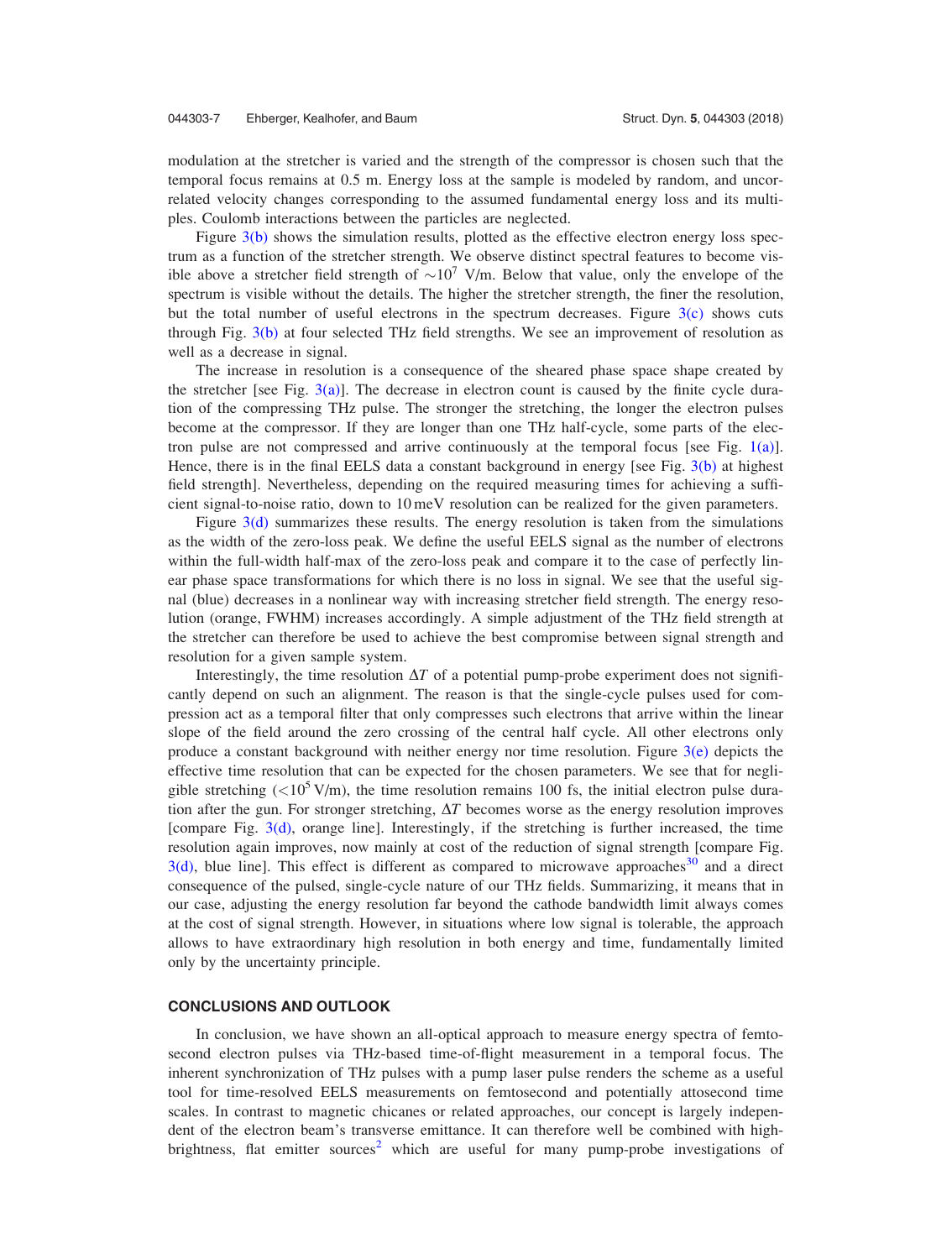<span id="page-8-0"></span>complex materials. In dense multi-electron pulses, linear stretching can be generated via the space charge expansion of elliptical electron packet shapes<sup>[46](#page-9-0)</sup> instead of the THz-stretcher used here.

In practice, the presented concept offers a compact, simple, high-resolution pump-probe electron energy loss or gain spectrometer with table-top dimensions and without need for microwave electronics. One can conceive upcoming applications in concurrent research on, for example, time resolved electron spectroscopy,  $20,47$  $20,47$  quantum metrology of electron pulses,  $24$  attosecond pulse generation,  $13-15$  or photon induced near-field microscopy.<sup>22</sup> In waveform electron microscopy,<sup>48</sup> where electrical field vectors are detected in space and time, an additional energy resolution such as achievable with the presented approach could reveal, in addition, the longitudinal field components in a direct way.

### ACKNOWLEDGMENTS

This work was supported by the European Research Council, the Munich Centre of Advanced Photonics, and the International Max-Planck Research School for Advanced Photon Science.

- <sup>2</sup>R. J. Dwayne Miller, "Femtosecond crystallography with ultrabright electrons and x-rays: Capturing chemistry in action," [Science](https://doi.org/10.1126/science.1248488) 343(6175), 1108–1116 (2014).
- <sup>3</sup>H. Ihee, V. A. Lobastov, U. M. Gomez, B. M. Goodson, R. Srinivasan, C. Y. Ruan, and A. H. Zewail, "Direct imaging of transient molecular structures with ultrafast diffraction," [Science](https://doi.org/10.1126/science.291.5503.458) 291(5503), 458-462 (2001).

- <sup>6</sup>J. Yang, M. Guehr, X. Z. Shen, R. K. Li, T. Vecchione, R. Coffee, J. Corbett, A. Fry, N. Hartmann, C. Hast, K. Hegazy, K. Jobe, I. Makasyuk, J. Robinson, M. S. Robinson, S. Vetter, S. Weathersby, C. Yoneda, X. J. Wang, and M. Centurion, "Diffractive imaging of coherent nuclear motion in isolated molecules," [Phys. Rev. Lett.](https://doi.org/10.1103/PhysRevLett.117.153002) 117(15), 153002 (2016).
- T. Frigge, B. Hafke, T. Witte, B. Krenzer, C. Streubuhr, A. S. Syed, V. M. Trontl, I. Avigo, P. Zhou, M. Ligges, D. von der Linde, U. Bovensiepen, M. Horn-von Hoegen, S. Wippermann, A. Lucke, U. Gerstmann, and W. G. Schmidt, "Optically excited structural transition in atomic wires on surfaces at the quantum limit," [Nature](https://doi.org/10.1038/nature21432) 544(7649), 207 (2017).
- <sup>8</sup>X. Fu, B. Chen, J. Tang, M. Th. Hassan, and A. H. Zewail, "Imaging rotational dynamics of nanoparticles in liquid by 4d
- electron microscopy," [Science](https://doi.org/10.1126/science.aah3582) 355(6324), 494–498 (2017).<br><sup>9</sup>P. Baum and F. Krausz, "Capturing atomic-scale carrier dynamics with electrons," Chem. Phys. Lett. 683, 57–61 (2017).
- <sup>10</sup>T. Ishikawa, S. A. Hayes, S. Keskin, G. Corthey, M. Hada, K. Pichugin, A. Marx, J. Hirscht, K. Shionuma, K. Onda, Y. Okimoto, S. Koshihara, T. Yamamoto, H. B. Cui, M. Nomura, Y. Oshima, M. Abdel-Jawad, R. Kato, and R. J. D. Miller, "Direct observation of collective modes coupled to molecular orbital-driven charge transfer," [Science](https://doi.org/10.1126/science.aab3480) 350(6267), 1501–1505 (2015).
- 11A. Feist, N. Bach, N. R. da Silva, T. Danz, M. Möller, K. E. Priebe, T. Domröse, J. G. Gatzmann, S. Rost, J. Schauss, S. Strauch, R. Bormann, M. Sivis, S. Schäfer, and C. Ropers, "Ultrafast transmission electron microscopy using a laserdriven field emitter: Femtosecond resolution with a high coherence electron beam," [Ultramicroscopy](https://doi.org/10.1016/j.ultramic.2016.12.005) 176(SI), 63–73
- (2017).<br><sup>12</sup>C. Kealhofer, W. Schneider, D. Ehberger, A. Ryabov, F. Krausz, and P. Baum, "All-optical control and metrology of electron pulses." Science 352(6284). 429–433 (2016).
- <sup>13</sup>K. E. Priebe, C. Rathje, S. V. Yalunin, T. Hohage, A. Feist, S. Schäfer, and C. Ropers, "Attosecond electron pulse trains and quantum state reconstruction in ultrafast transmission electron microscopy," Nat. Photonics
- <sup>14</sup>Y. Morimoto and P. Baum, "Diffraction and microscopy with attosecond electron pulse trains," [Nat. Phys.](https://doi.org/10.1038/s41567-017-0007-6) 14(3), 252–256 (2018).<br><sup>15</sup>M. Kozák, N. Schönenberger, and P. Hommelhoff, "Ponderomotive generation and detection of attosecond free-electron
- 
- pulse trains," [Phys. Rev. Lett.](https://doi.org/10.1103/PhysRevLett.120.103203) 120(10), 103203 (2018).<br><sup>16</sup>J. Maxson, D. Cesar, G. Calmasini, A. Ody, P. Musumeci, and D. Alesini, "Direct measurement of sub-10 fs relativistic electron beams with ultralow emittance," Phy
- <sup>17</sup>R. F. Egerton, "Electron energy-loss spectroscopy in the TEM," [Rep. Prog. Phys.](https://doi.org/10.1088/0034-4885/72/1/016502) 72(1), 016502 (2009).<br><sup>18</sup>H. Lourenço-Martins, P. Das, L. H. G. Tizei, R. Weil, and M. Kociak, "Self-hybridization within non-Hermitian lo plasmonic systems," [Nat. Phys.](https://doi.org/10.1038/s41567-017-0023-6) 14(4), 360–364 (2018). 19O. L. Krivanek, T. C. Lovejoy, N. Dellby, T. Aoki, R. W. Carpenter, P. Rez, E. Soignard, J. Zhu, P. E. Batson, M. J.
- 
- Lagos, R. F. Egerton, and P. A. Crozier, "Vibrational spectroscopy in the electron microscope," [Nature](https://doi.org/10.1038/nature13870) 514, 209 (2014).<br><sup>20</sup>F. Carbone, O.-H. Kwon, and A. H. Zewail, "Dynamics of chemical bonding mapped by energy-resolved
- <sup>21</sup>R. M. van der Veen, T. J. Penfold, and A. H. Zewail, "Ultrafast core-loss spectroscopy in four-dimensional electron microscopy," Struct. Dyn. 2(2), 024302 (2015).
- $m$ <sub>2</sub>B. Barwick, D. J. Flannigan, and A. H. Zewail, "Photon-induced near-field electron microscopy," [Nature](https://doi.org/10.1038/nature08662) 462(7275), 902–906 (2009). 23F. O. Kirchner, A. Gliserin, F. Krausz, and P. Baum, "Laser streaking of free electrons at 25 keV," [Nat. Photonics](https://doi.org/10.1038/nphoton.2013.315)  $8(1)$ ,
- 
- 52–57 (2014).<br><sup>24</sup>A. Feist, K. E. Echternkamp, J. Schauss, S. V. Yalunin, S. Schäfer, and C. Ropers, "Quantum coherent optical phase mod-ulation in an ultrafast transmission electron microscope," [Nature](https://doi.org/10.1038/nature14463) 521(7551),  $200$  (2015).

<sup>&</sup>lt;sup>1</sup>A. H. Zewail, "Four-dimensional electron microscopy," [Science](https://doi.org/10.1126/science.1166135) 328(5975), 187–193 (2010).<br><sup>2</sup>P. J. Dwayne Miller, "Femtosecond crystallography with ultrabright electrons and x rays: Ca

<sup>&</sup>lt;sup>4</sup>B. J. Siwick, J. R. Dwyer, R. E. Jordan, and R. J. D. Miller, "An atomic-level view of melting using femtosecond electron diffraction," [Science](https://doi.org/10.1126/science.1090052) 302(5649), 1382-1385 (2003).

 ${}^{5}P$ . Baum, D. S. Yang, and A. H. Zewail, "4D visualization of transitional structures in phase transformations by electron diffraction," [Science](https://doi.org/10.1126/science.1147724) 318(5851), 788-792 (2007).